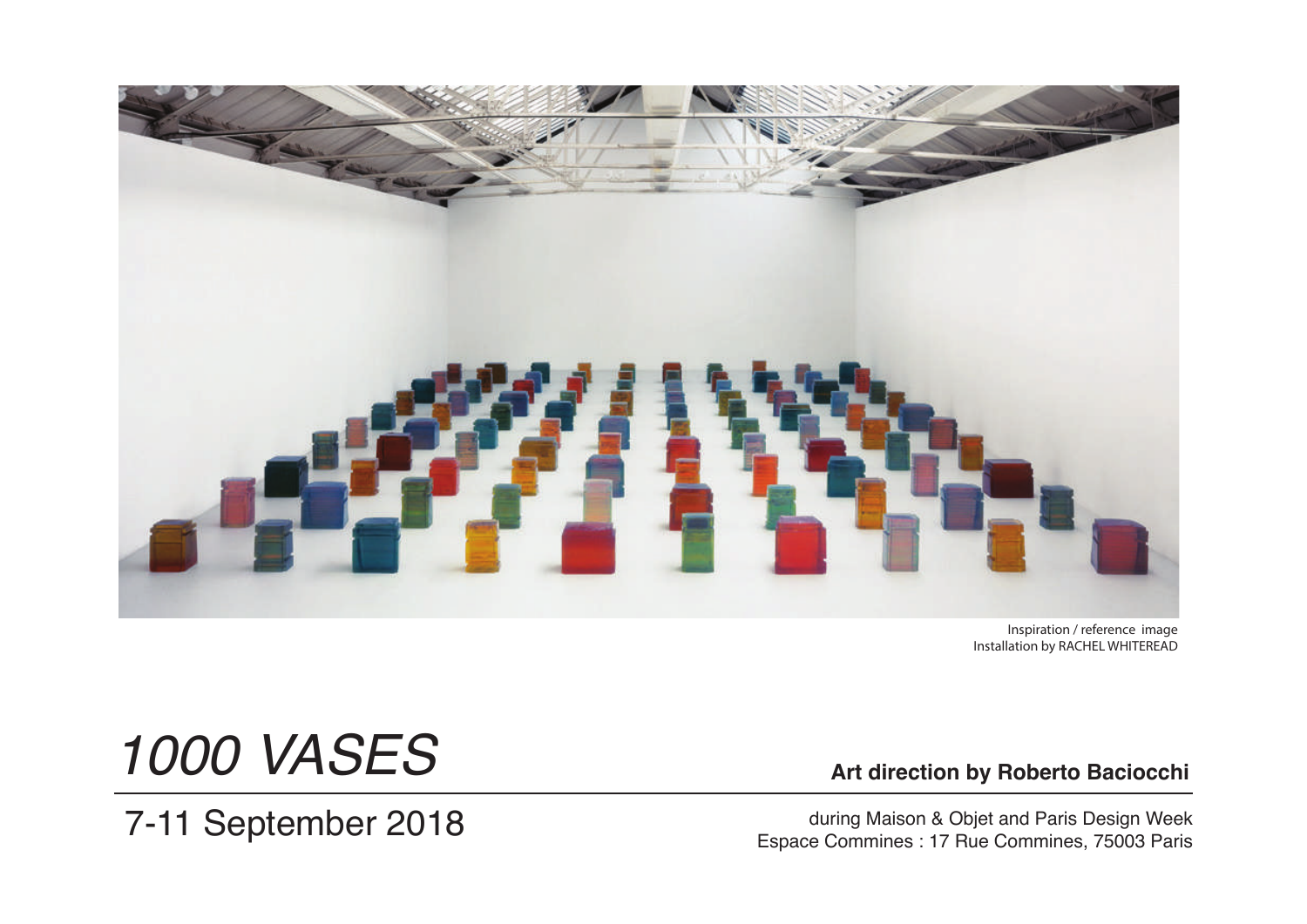

*1000 Vases* is an exhibition redefining space and the presentation of the art object. The scenography by Roberto Baciocchi states that the value of a work can be enriched by its proximity to another piece.

The proliferation of vases actually represents the concentration of artistic creativity. The swarm of objects brings forth an emotional tingling sensation; the exhibition itself is a collector of emotions, and reflects humanity in all its diversity and richness.

#### PHILOSOPHY

By Roberto Baciocchi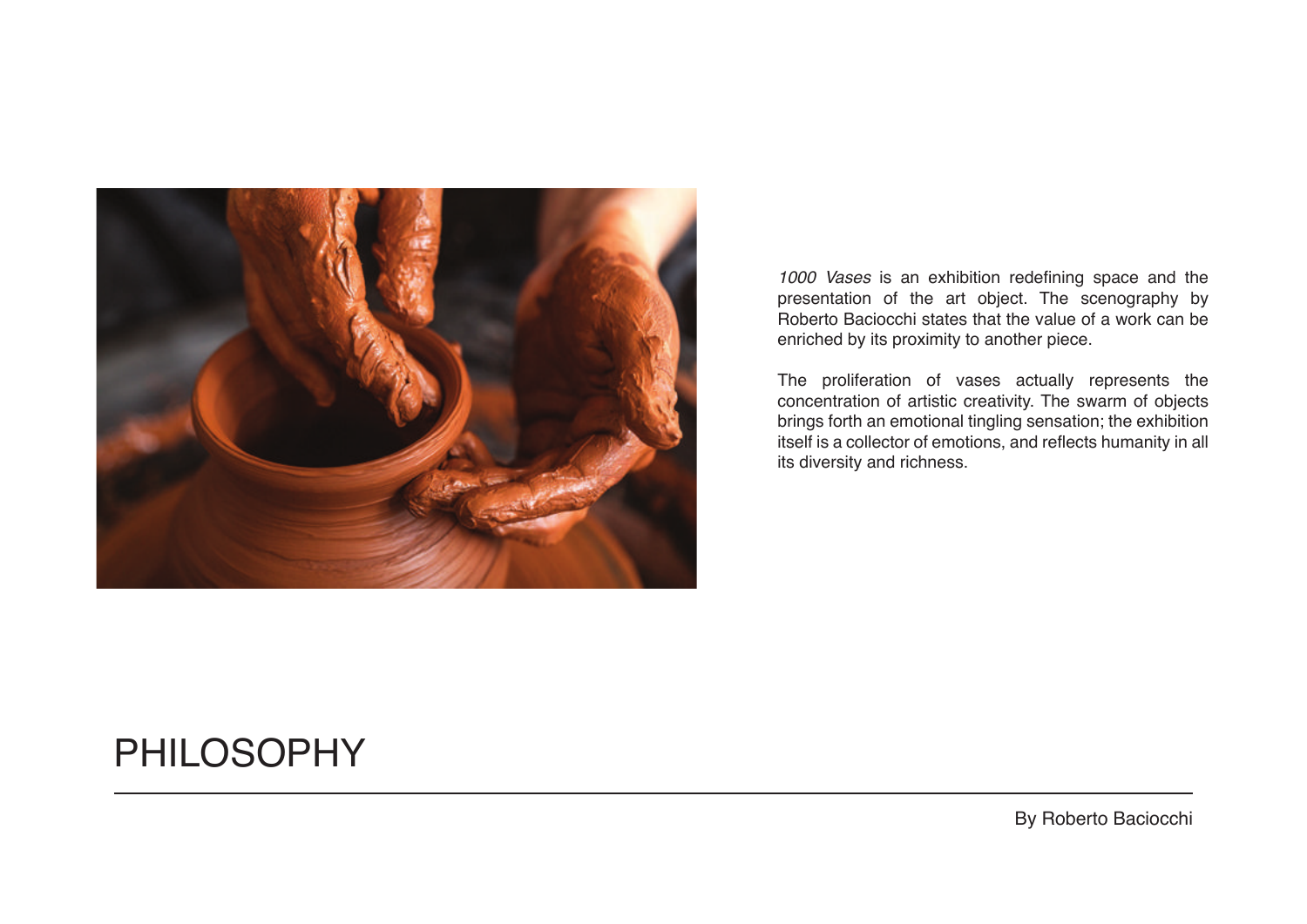

## **PICTURES**

Espace Commines 17 Rue Commines, 75003 Paris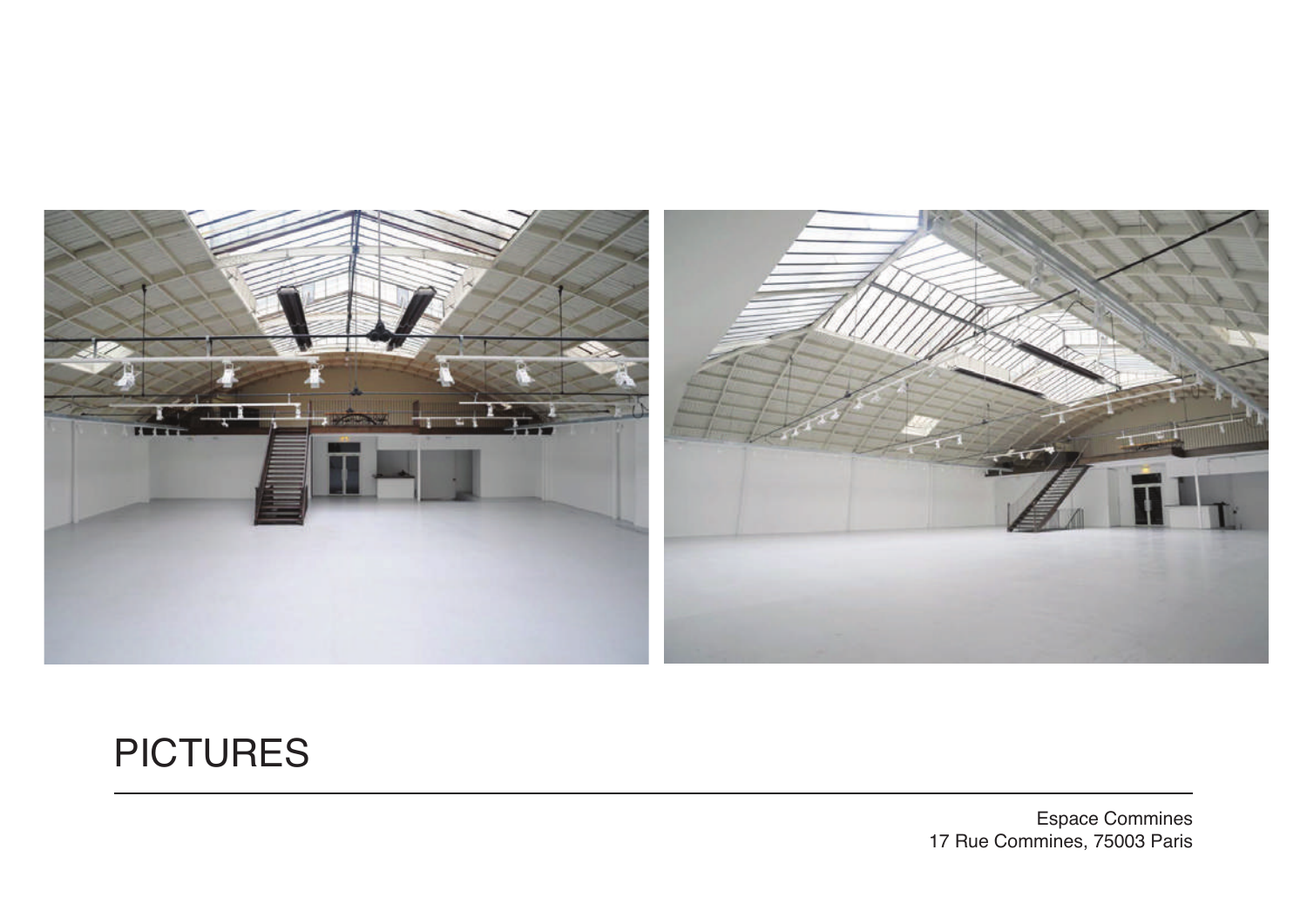1000 Vases is an event open to the public (free entrance).

The opening night is by invitation only: collectors, architects, buyers, instituions and press.



### PRACTICAL INFORMATION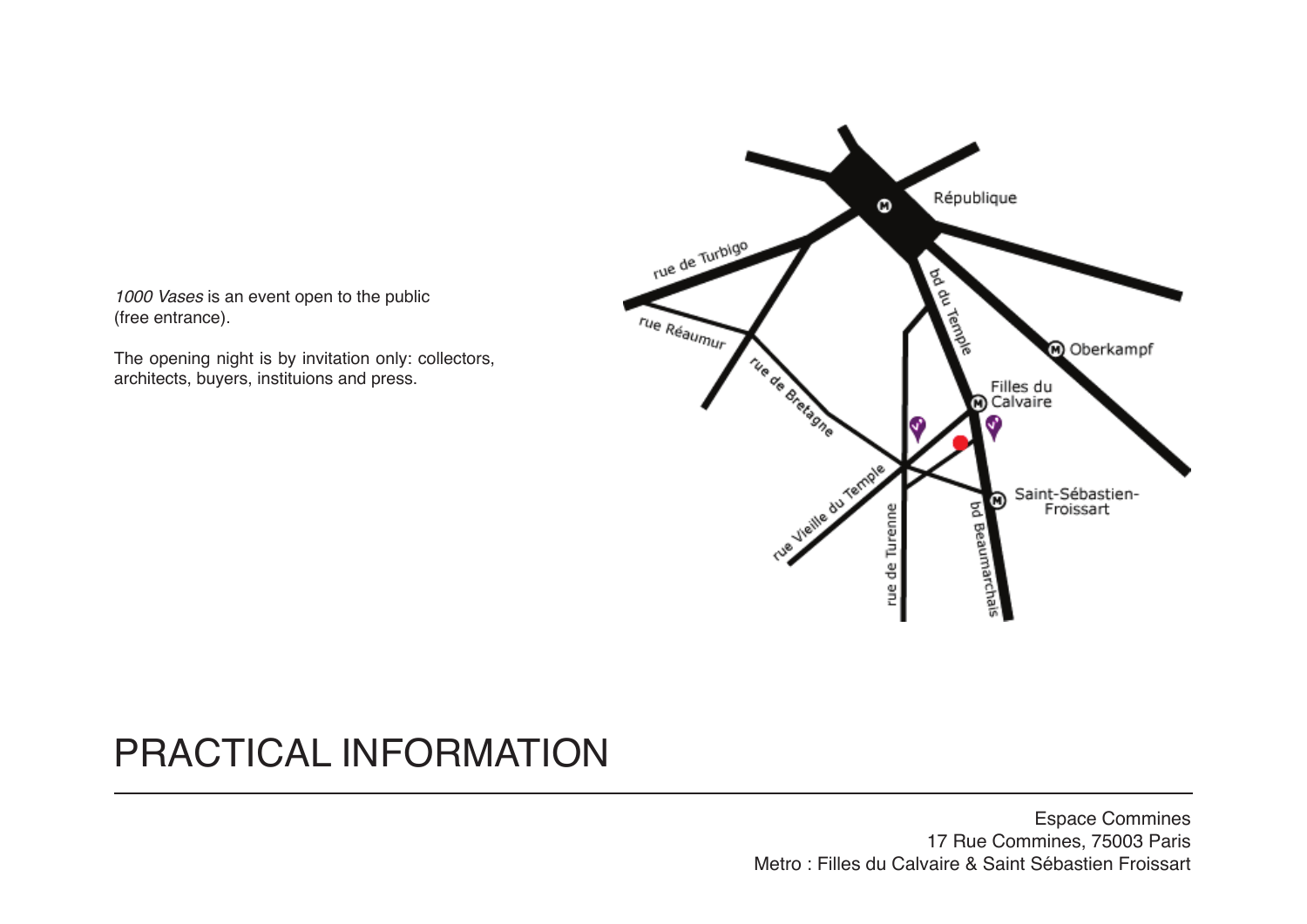Roberto Baciocchi is among the international founders of the architectural interpretation of commercial premises in the luxury field. His activity, world-wide acknowledged and recognizable, is characterized by innovation - yet in full compliance with the standards and the DNA of the brands it refers to - and by the attention to and respect for the historical, architectural and social context of the environments, buildings and contries he works in.

The research and development of every single piece of furniture, the conception of the show-windows, the lighting and a specific care for the details are further prerogatives of all of his projects. Roberto Baciocchi was born and raised in Arezzo, in Tuscany, a city famous for Piero della Francesca's and Vasari's works, and studied at the University of Florence, where is graduated in **Architecture** 

His education was deeply influenced by the beauty, the artworks and the culture of the two cities, which guided his choices and shaped his taste for beauty. Attracted to the aesthetics as a cultural expression, in a historical moment of deep changes in society and customs, Roberto Baciocchi was able to seize the way fashion, in its full growth in the Italy of the 70's, was becoming a real phenomenon - and not just a mere appendix - in a world that was changing its basic standards. Such an insight led him to be one of the first to re-interpret luxury stores in a modern key and on a new basis, relieving them of concepts now unsuitable for the evolution of shopping and introducing shapes with minimal lines, yet with all due respect to the architactural connections, the materials and the elements contributing to the identity of a brand.

Out of this approach and the concurrence of creative and cultural prespectives, the cooperation with Patrizio Bertelli and Miuccia Prada occurred spontaneously; quite a tight cooperation indeed, arisen at the beginning of the 80's, that promptly led him to be the interpreter of all Prada stores around the world and to harmoniously contribute to the introduction of the standards and the new conception of brand, emblem of luxury on an international scale.

Strengthened in time, Baciocchi's cooperation with Patrizio Bertelli and Miuccia Prada will grow hand in hand with Prada Group's development and will later be extended to the design of all the stores of the brands belonging to Group (Prada, Miu Miu, Church's and Car Shoes), introducing among others - Miu Miu's store concept (1988) : a minimal look that has influenced, during the next decade, the whole design applied to retail. Roberto Baciocchi's professional commitment,

though, isn't merely confined to the commercial area : a substancial part of his studio's activity based in Arezzo and composed by six partners and 60 coworkers between architects and designers - is also dedicated to industrial and residential architecture (with important projects carried out in Saint Moritz, Milan and Tuscany), design of luxury hotels (Rome, Milan and Venice) and renovation of notable historic houses, in partnership with the Cultural, Architectural and Landscape Heritage Authorities.



#### ROBERTO BACIOCCHI

Among the most significant awards earned by Studio Baciocchi, we mention:

« Commercial Restoration Award » by the City of New York for the Prada store on Madison Avenue (1997)

« The Best Restoration Award of a Historical Building » by Aspen Historical Society for the Prada store in Aspen, Colorado (2002)